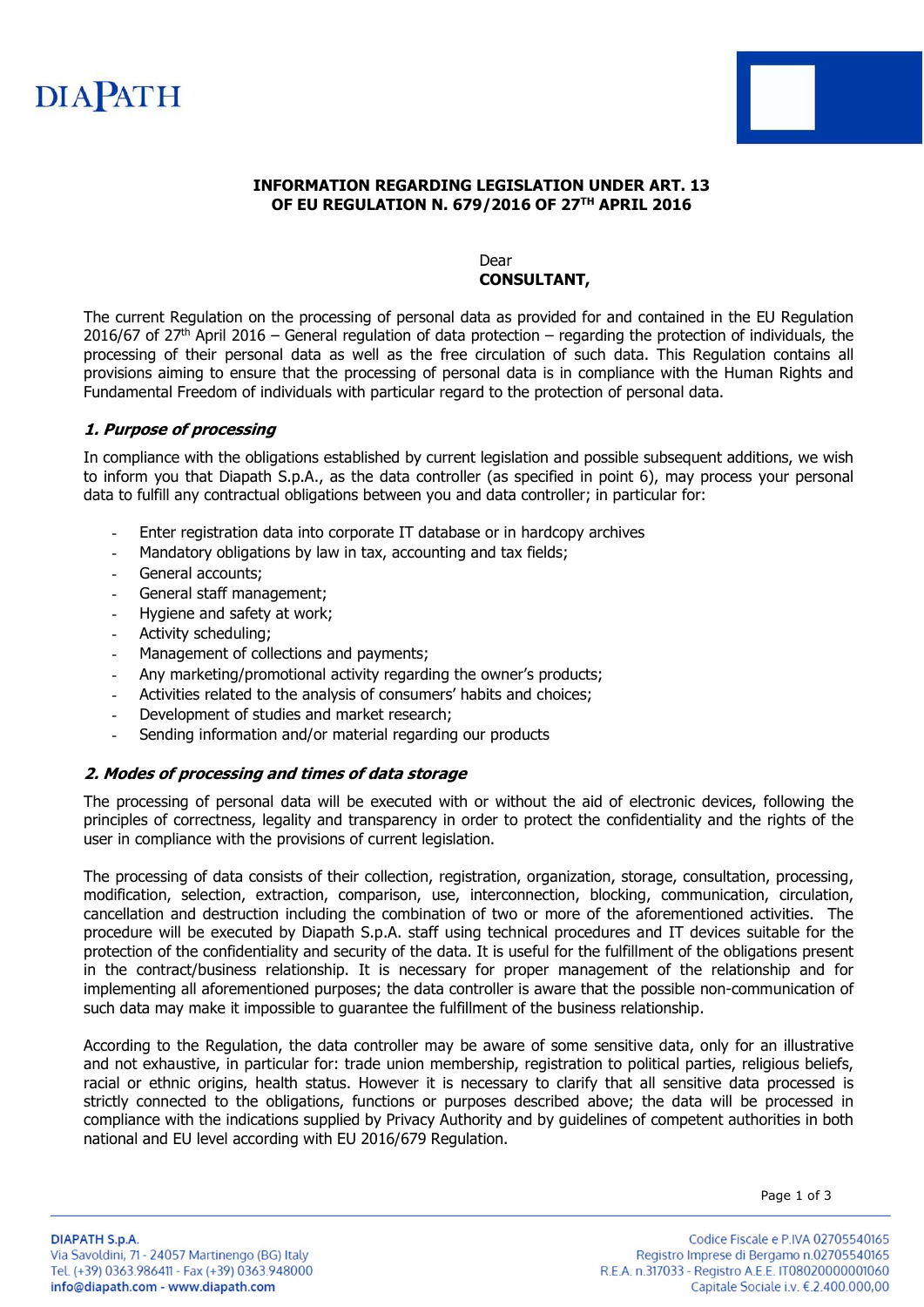## **DIAPATH**



For the processing of this data, your consent is not required because data processing is necessary during the execution of a contract of which you are a part or for the execution of pre-contractual measures adopted upon your request (art. 6, par 1, let. b) of the Regulation), as well as, where applicable, to fulfill a legal obligation (art. 6, par. 1, let. a) of the Regulation).

The Data will be stored in compliance with current legislation, for a period no longer than necessary to achieve the purposes for which they are processed. In particular, regarding the duration of the business relationship, the data will be stored for the period defined by relevant legislation as well as at the termination of the business relationship, at the end of the 10-year term for the storage of data of a civil nature only.

At any case, in relation to the marketing activities (choosing optional consents required), we wish to inform you that all collected data will be stored for a period no longer than strictly necessary and only for the management of the above purposes in compliance with the law; the data collected will be stored according to criteria based on compliance with current regulations and the balance between the owner's legitimate interests and the Freedom and the Rights of the counterpart. In absence of specifics regulations that foresee different times of storage, Diapath S.p.A. will process the data within a reasonable period of time in respect of the interest shown by the subject which data is used for Owner's activities. In any case, Diapath S.p.A. will avoid the use of the data for an indefinite period and proceeding periodically checking in an appropriate manner the real interest of the owner's data.

#### 3. Nature of the conferment and possible refusal consequences

All collected personal data, even via third parties, will be processed only by authorized staff. The collection of data, useful for services and necessary for correct management of the relationship, is also authorized by the owner (the owner is the warrantor and protector of interested subject's rights),. All procedures will be in compliance with the law following the purposes foreseen by the contract between Diapath S.p.A. and the interested subject.

The collection of the data needed to execute contractual obligations is mandatory; the lack of collected data causes the impossibility to conclude the contract. According to current law data collection is mandatory for enhancing the conditions. The non-application of these conditions do not impede the stipulation of the contract.

#### 4. People authorized for data processing – Communication and publication of data

All collected data are processed by authorized staff who need to have knowledge of them to use them for their activities and by external subjects who may according to the case act as co-owners or responsible for the processing.

Personal data may be disclosed to banks and/or insurance companies or to third parties designated to carry out activities instrumental to this processing; they can be transmitted to authorities, public administrations or to third parties for the fulfillment of law obligations.

The data controller also reserves the right to transfer personal data to a Third Country on the basis of decisions of the European Commission or according to the adequate guarantees required by current legislation.

This Data will not be disclosed.